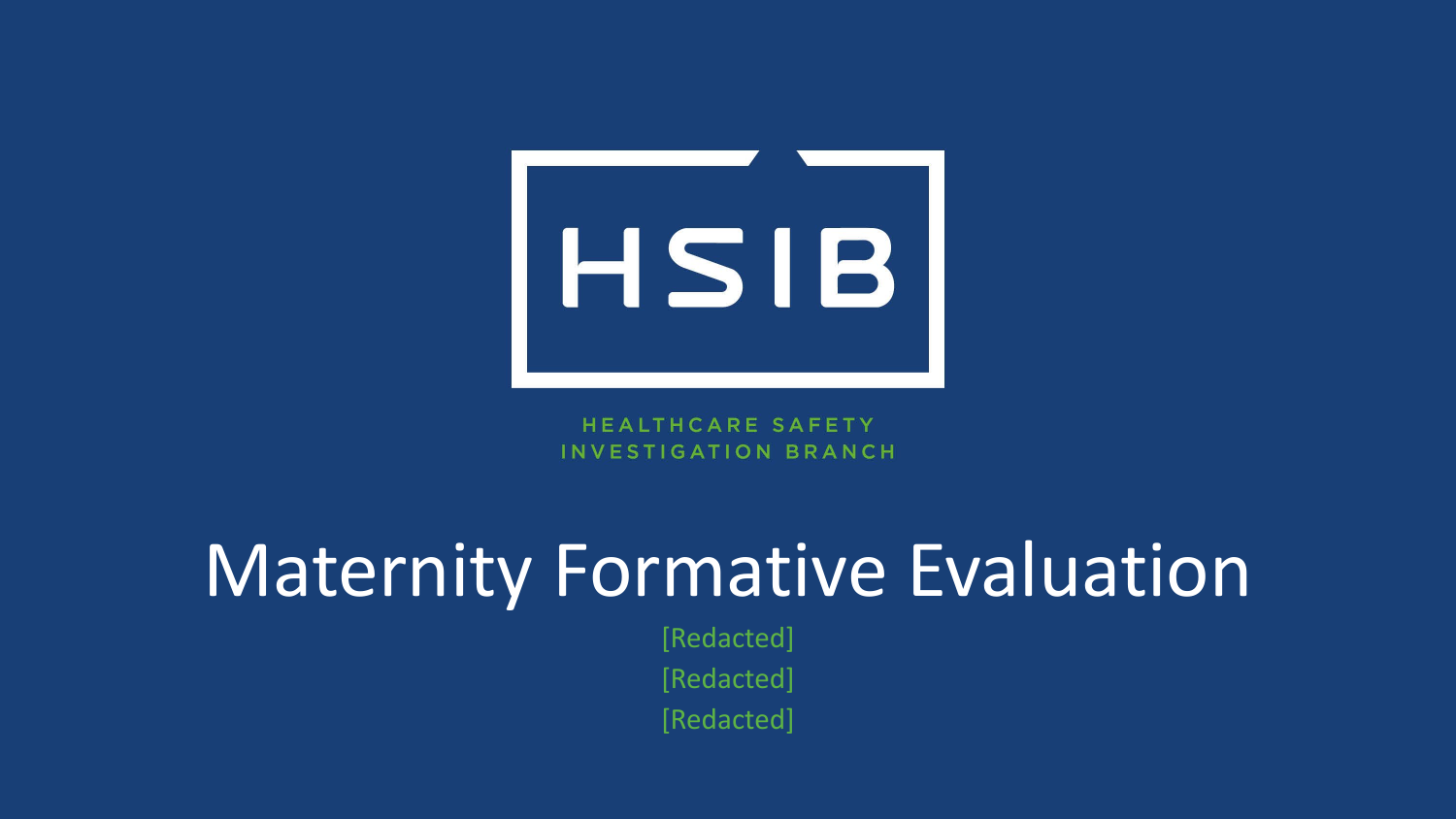#### **Terms of Reference**



- **TOR 1 Quality and efficiency of the maternity investigation process:** To what extent is the HSIB maternity investigation methodology and approach capable of gathering sufficient and relevant evidence from which to develop analysis and recommendations in the required timeframe?
- **TOR 2 Quality of report and reporting:** To what extent do the HSIB investigations produce and communicate recommendations that have traction and legitimacy within NHS Maternity Services?
- **TOR 3 Quality of evidence and analysis:** To what extent do the HSIB investigations produce evidence and analysis that is sufficient to develop recommendations that have legitimacy within the care system?
- **TOR 4 Training and Development:** To what extent does the existing training and ongoing development equip maternity investigators to conduct their role?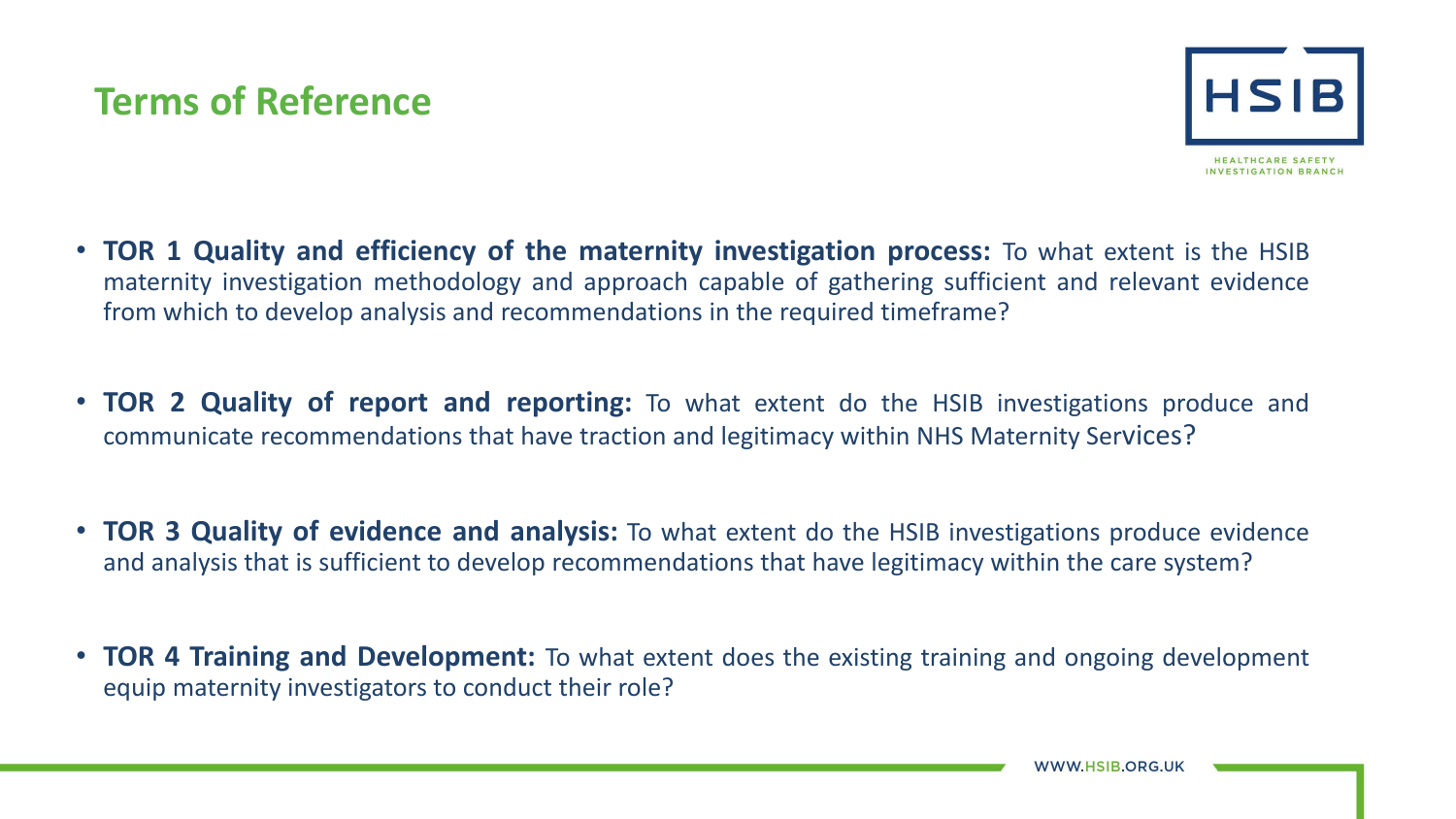

#### Methodology: Qualitative & quantitative – progressive focussing approach

### Methods:

- observation
- interviews
- focus groups
- emails & letters
- data sets
- reports
- training materials
- informal interactions
- official documents and survey responses

#### Sample:

- team meetings
- panel & SMART meetings
- maternity
	- investigators
- team leads
- regional leads
- national teams
- heads of north and Trust medical south
- intelligence unit
- corporate team
- clinical advisors
- subject matter advisors
- directors
- Trust heads of nursing
- Trust heads of midwifery
- family feedback

Analysis:

• thematic and cross cutting framework of High-Reliability **Organising** 

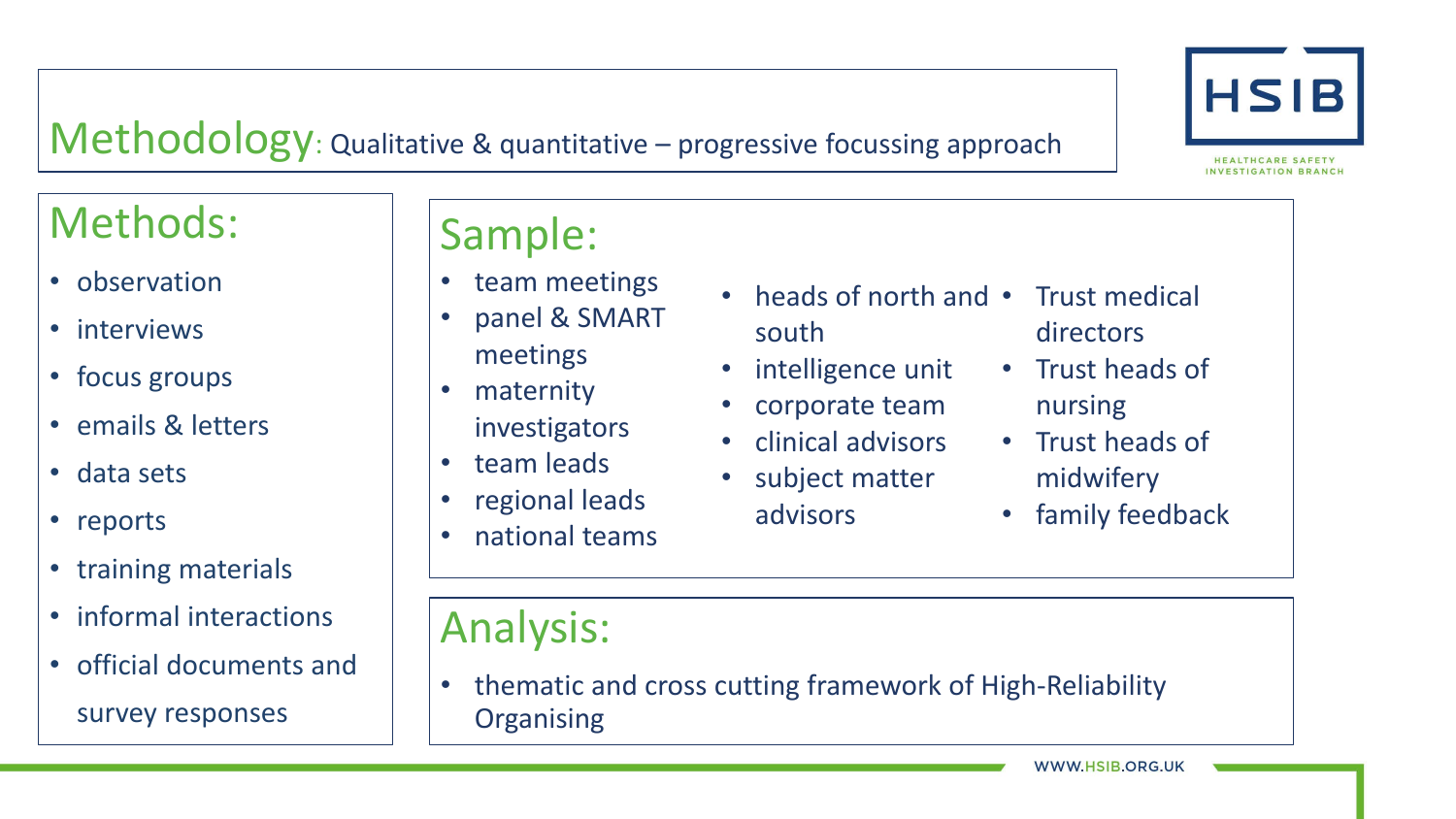### **1. Quality and efficiency of the maternity investigation process**:

To what extent is the HSIB maternity investigation methodology and approach capable of gathering sufficient and relevant evidence from which to develop analysis and recommendations in the required timeframe?

#### **Specific areas for consideration:**

- 1. What changes to the structure of maternity investigation teams might improve the HSIB method for generating safety improvements through investigation?
- 2. What changes to the process would further improve the balance between quality and timeliness of investigation?
- 3. How realistic is the current target timeframe for Maternity Investigations? Are there subgroups of investigations that should have different time targets?
- 4. How can delays be tracked and recorded and understood more accurately and formally?
- 5. How can the current mix of SMA and in-house expertise be improved to produce the best value for money investigations?
- 6. In what ways do investigation teams reflect and learn from experience?
- 7. What are the thresholds for quality in the teams
- 8. How could the remit of HSIB be better articulated to patients, families, staff and organisations?



**HSIB**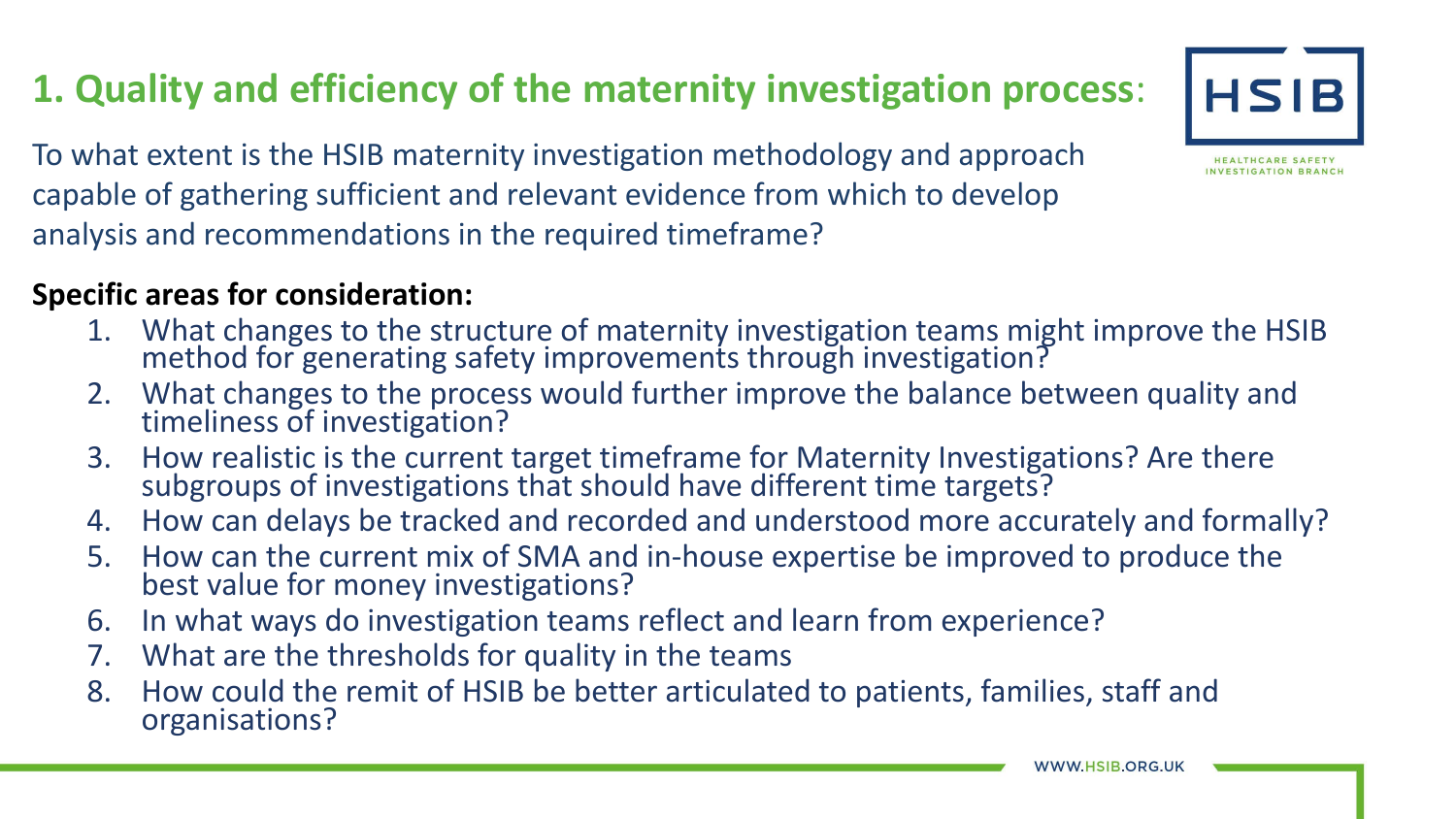#### **2. Quality of reports and reporting**:

To what extent do the HSIB investigations produce and communicate recommendations that have traction and legitimacy within NHS Maternity **Services** 

#### **Specific areas for consideration:**

- 1. To what extent do recommendations rehearse familiar issues or offer innovative challenge to service providers?
- 2. To what extent do the recommendations logically follow the analysis?
- 3. To what extent do recommendations recognise human factors, workforce and resource constraints in the system?

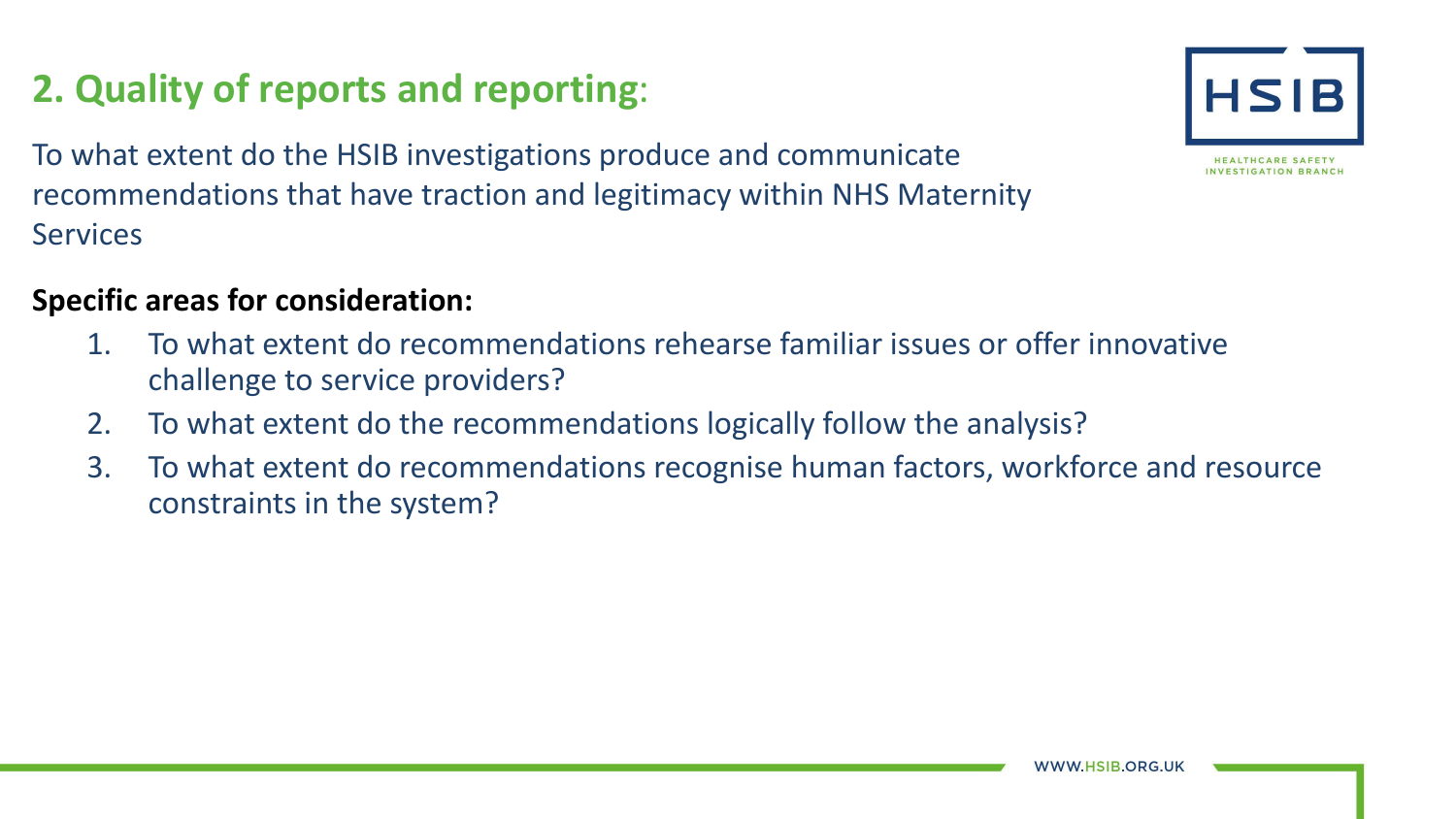#### *N* HSIB ORG UK

To what extent do the HSIB investigations produce evidence and analysis that is sufficient to develop recommendations that have legitimacy within the care system?

#### **Specific areas for consideration:**

**3. Quality of evidence and analysis**:

- 1. What evidence gathering and analysis methodologies inform the investigation process?
- 2. To what extent are these methods employed in maternity investigations;
- 3. How effective is the application of these methods in ensuring timely and relevant recommendations?
- 4. How do investigations engage service providers to acquire sufficient evidence, particularly of work systems?

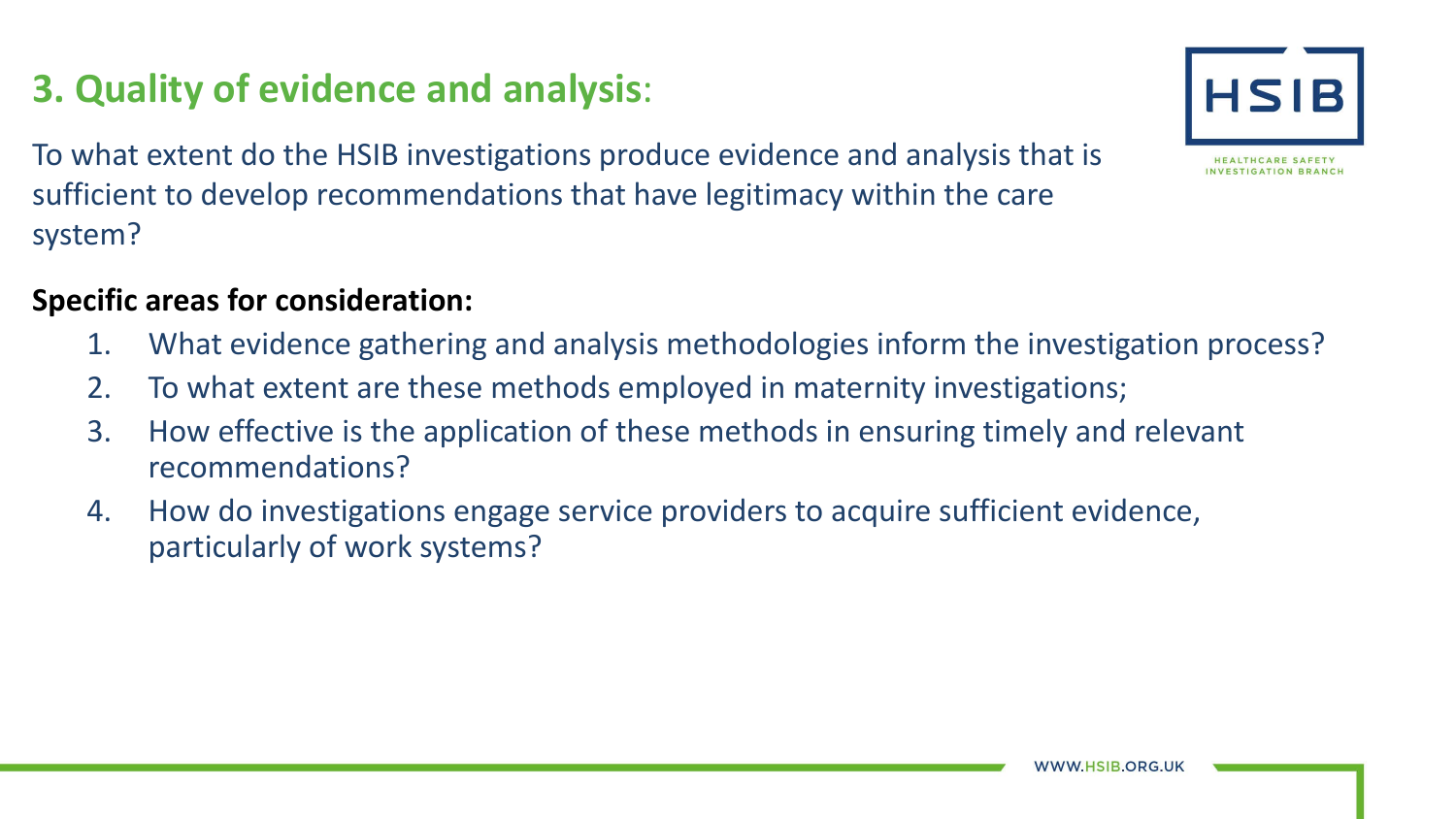#### **4. Training and Development:**

To what extent does the existing training and ongoing development equip maternity investigators to conduct their role?

#### **Specific areas for consideration:**

- 1. A financial analysis of training spends to date and the effectiveness of the training and any identified gaps.
- 2. What benefits are there in developing a 'train the trainer' approach to improve quality/consistency and reduce costs and what might this look like?
- 3. What changes to the current homeworking approach would improve the efficiency and effectiveness of the programme?

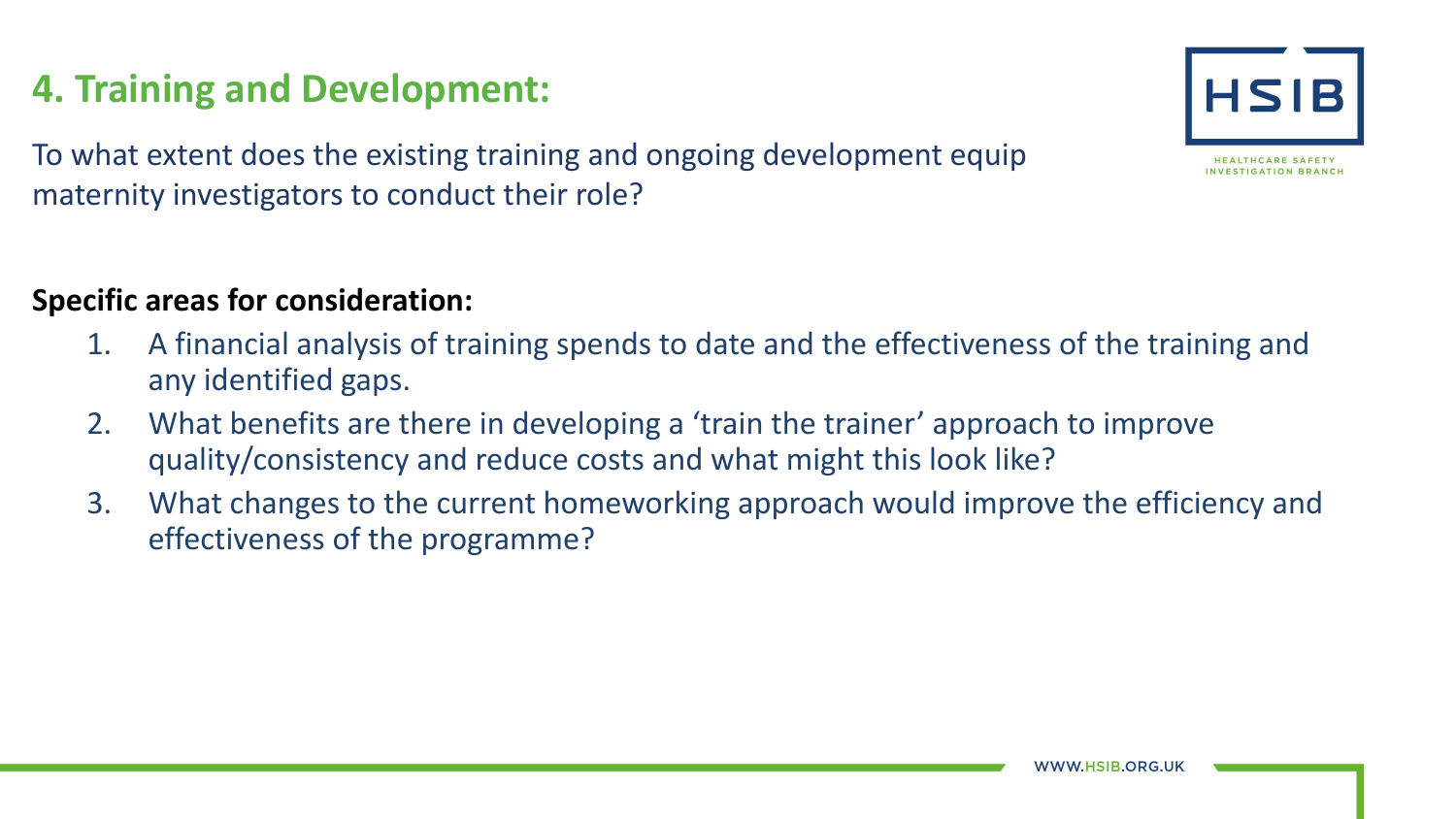#### **Commitment to the programme**



- There could be no doubt that across the maternity programme individuals and teams are working very hard to do investigations, complete reports, work inclusively with families and Trusts and develop a sustainable programme.
- Right across the programme there is a strong commitment to the principles of providing independent, family-centred investigations.
- The senior team take personal and professional ownership of the programme.
- The investigation workforce, including those who no longer work for HSIB, who offered their perspectives and reflections, believe in the need for independent, family-centred investigations. They are passionate about the ambition of HSIB to provide investigations that put the family at the centre and are clinically supported.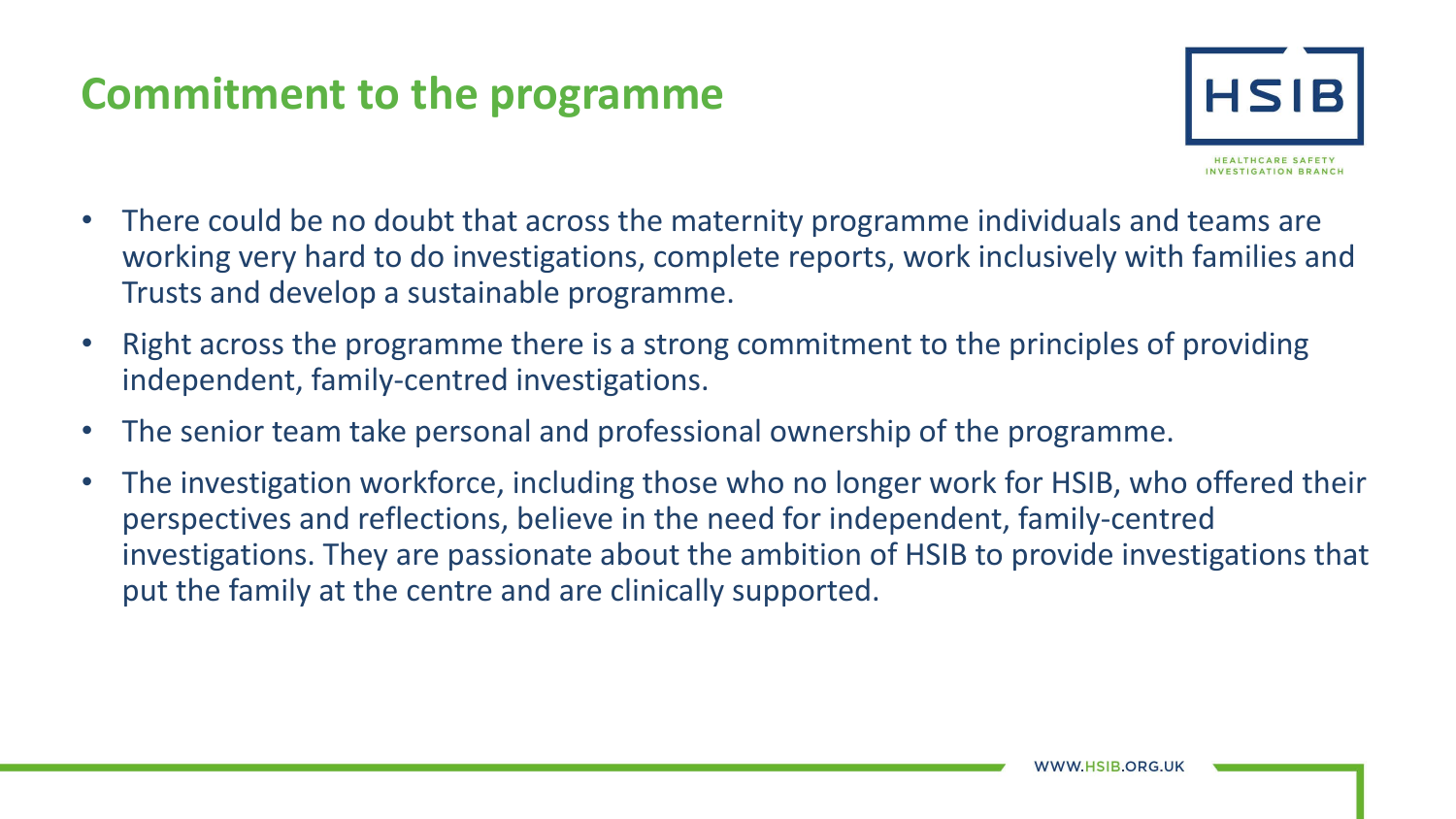



- The programme is organised with a tall (hierarchical, top down) structure. Managers have a long chain of command and a narrow span of control.
- Many investigators, team leaders and HSIB staff outside of the maternity programme commented to the evaluation team that the structure resembles that of a maternity department. This was generally not perceived to be positive, rather something that stifles critical refection on investigation processes and governance.

*[Redacted]*

*[Redacted]*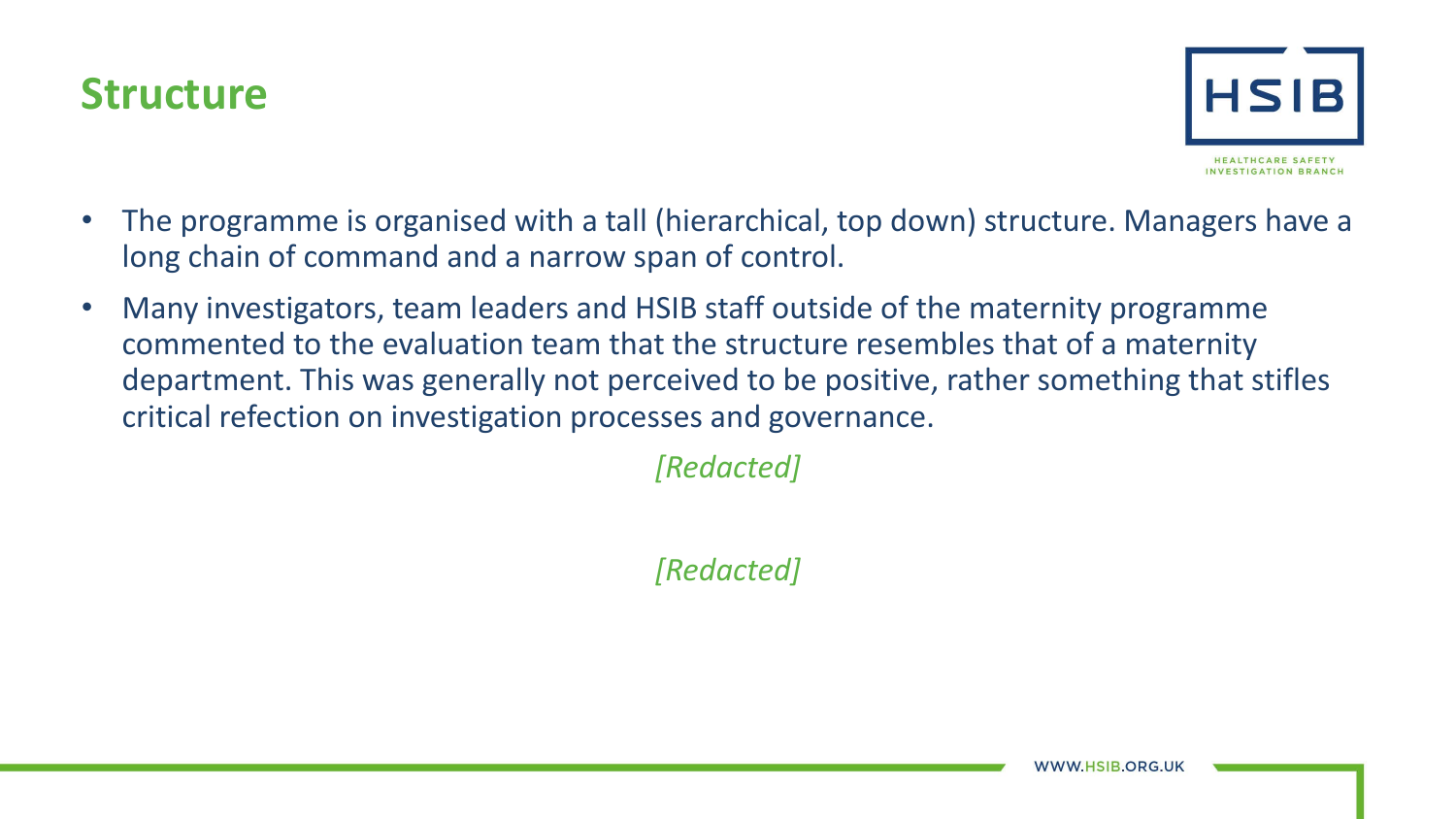



- All of the maternity senior team are qualified clinicians and identify more as clinicians rather than as investigators.
- 85% of the investigation workforce are clinically qualified:
	- 11 investigators came to HSIB from other professional investigation jobs such as regulators, police, solicitors etc.
	- Many of the workforce report having attended some form of human factors training prior to joining HSIB.
- None of the 158 staff (not including SMAs) who work in the maternity programme hold an academic qualification in safety science or human factors.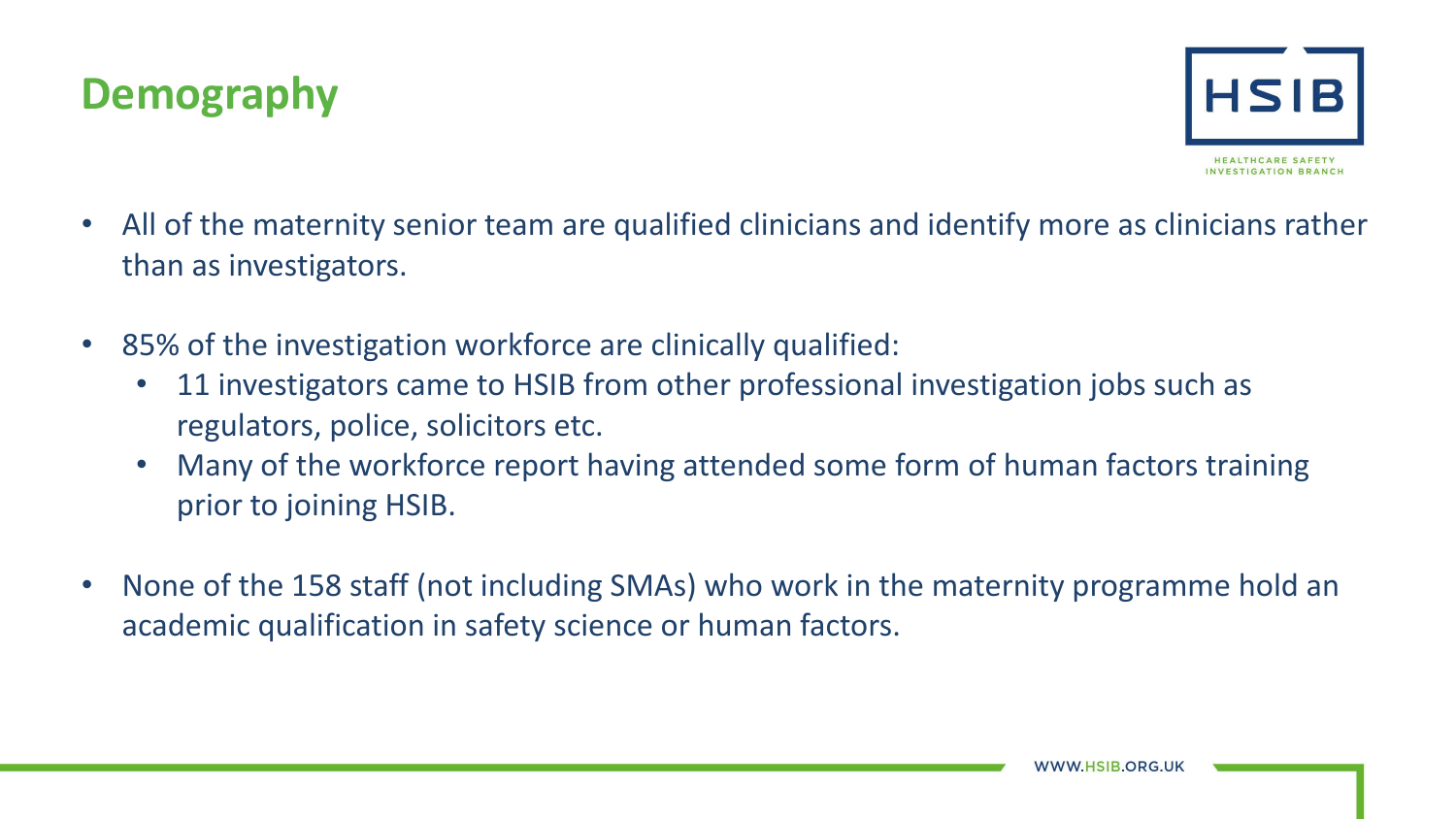

The structure, purpose and challenges of the maternity programme have driven a cultural identity which fosters pride in the combined aim to improve maternity services in England. The 14 regional teams provide individual investigators with a secure base from which they derive operational and emotional support and resilience.

#### **Investigators reported:**

- The programme structure and a *'[Redacted]'* attitude cultivates a sense of oppression and control.
- Significant numbers (>20) of investigators openly reported either feeling bullied themselves or having knowledge of other people who had been bullied by staff more senior to themselves.
- Others (>30) recognised pressure which at times resembled bullying.
- They largely attributed this to the pressure being placed upon their direct line managers to, *'[Redacted]'* of reports.
- Many investigators (>30) talked about feeling they could not challenge what was described as *'Redacted'*, which encouraged *'Redacted'* attitudes towards investigations contrasting with the just culture they had been trained (at Cranfield) to adopt.
- Job satisfaction is significantly affected by this and recent messages from the senior team that unless the backlog is cleared by November 2020 *'[Redacted]'.*
- HSIB staff from across the whole organisations raised concerns that the *''[Redacted]'.*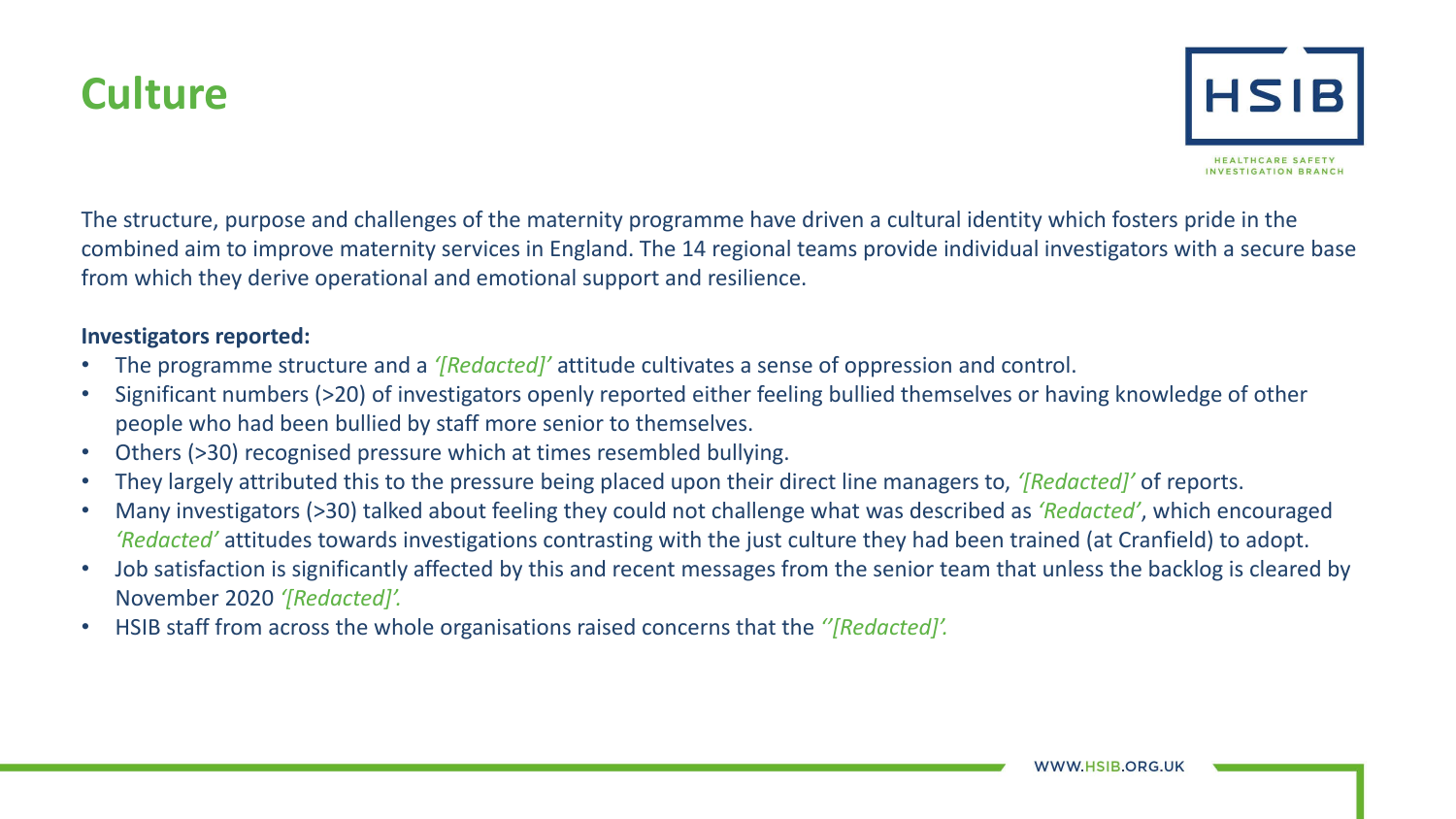### **Quality and Outputs**



The question of "what is a high-quality maternity report" was explored throughout the evaluation, showing inconsistent opinion. This is exemplified by the varying quality of maternity report outputs and the potential effectiveness of the associated recommendations.

#### **Feedback explored in this evaluation highlighted:**

- Feelings that quality is driven by ensuring that the investigations have input and direction from clinical professionals.
- A limited quality assurance review process against standards for reports before they are released. There is evidence of poor formatting, grammar and spelling in reports.
- Evidence that the process does not fully take account of factual accuracy challenges with inclusion of changes or clarification to those challenging the report as to why changes have not been made.
- Recommendations are generally lower in the hierarchy of effectiveness of recommendations and do not commonly focus on system improvements, rather guidance and policy. Trusts reported concerns that some recommendations were not linked to evidence or causality.
- A repeated concern was the delay to receipt of actions from reports. This meant that trusts were not able to put in place early learning to help prevent similar invents and instead had to wait till the final report which may be a year later.
- The review team also heard of individual cases that undermined the intention for HSIB to provide no-blame investigations via the way local staff have been interviewed.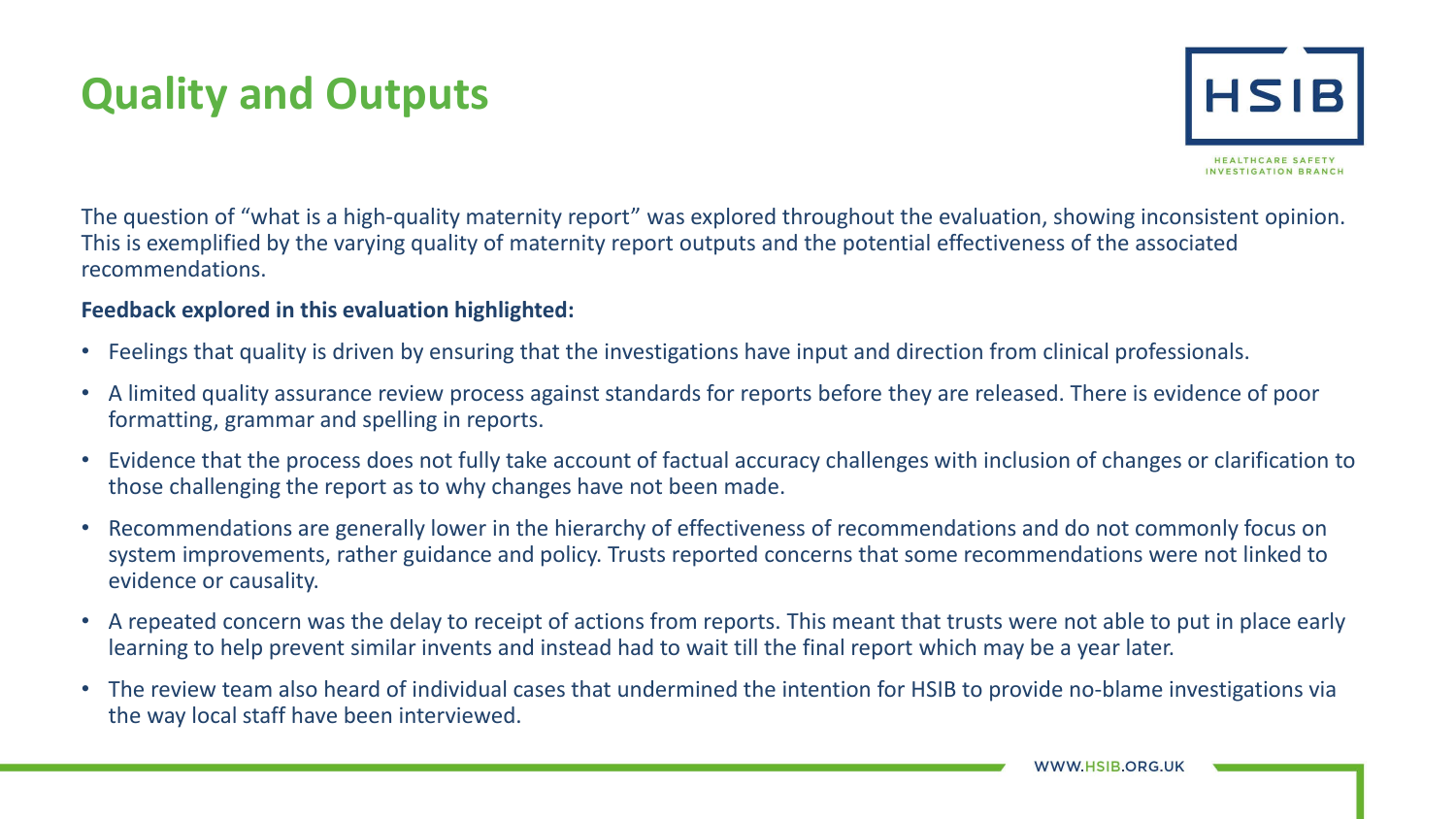#### **Improvement Opportunities**



- **IO 1.** Define roles so that individuals are responsible for functions within their expertise.
- **IO 2.** Design and implement an investigation framework.
- **IO 3.** Define the methodological approach taken, and methods to be used to investigate events.
- **IO 4.** Empower maternity investigators to lead their investigations.
- **IO 5.** Review the expertise of the investigation team and consider introducing investigation scientists.
- **IO 6.** Review the process of obtaining clinical opinion in the programme.
- **IO 7.** Reassure the workforce.
- **IO 8.** Explore leadership development and coaching to foster a culture of support and where staff feel safe to challenge.
- **IO 9.** Evaluate and reflect upon the training programme.
- **IO 10.** Explore ways the senior team can develop their own understanding of safety/ investigation/ human factors science.
- **IO 11.** Focus on quality.
- **IO 12**. Taking the opportunity to learn.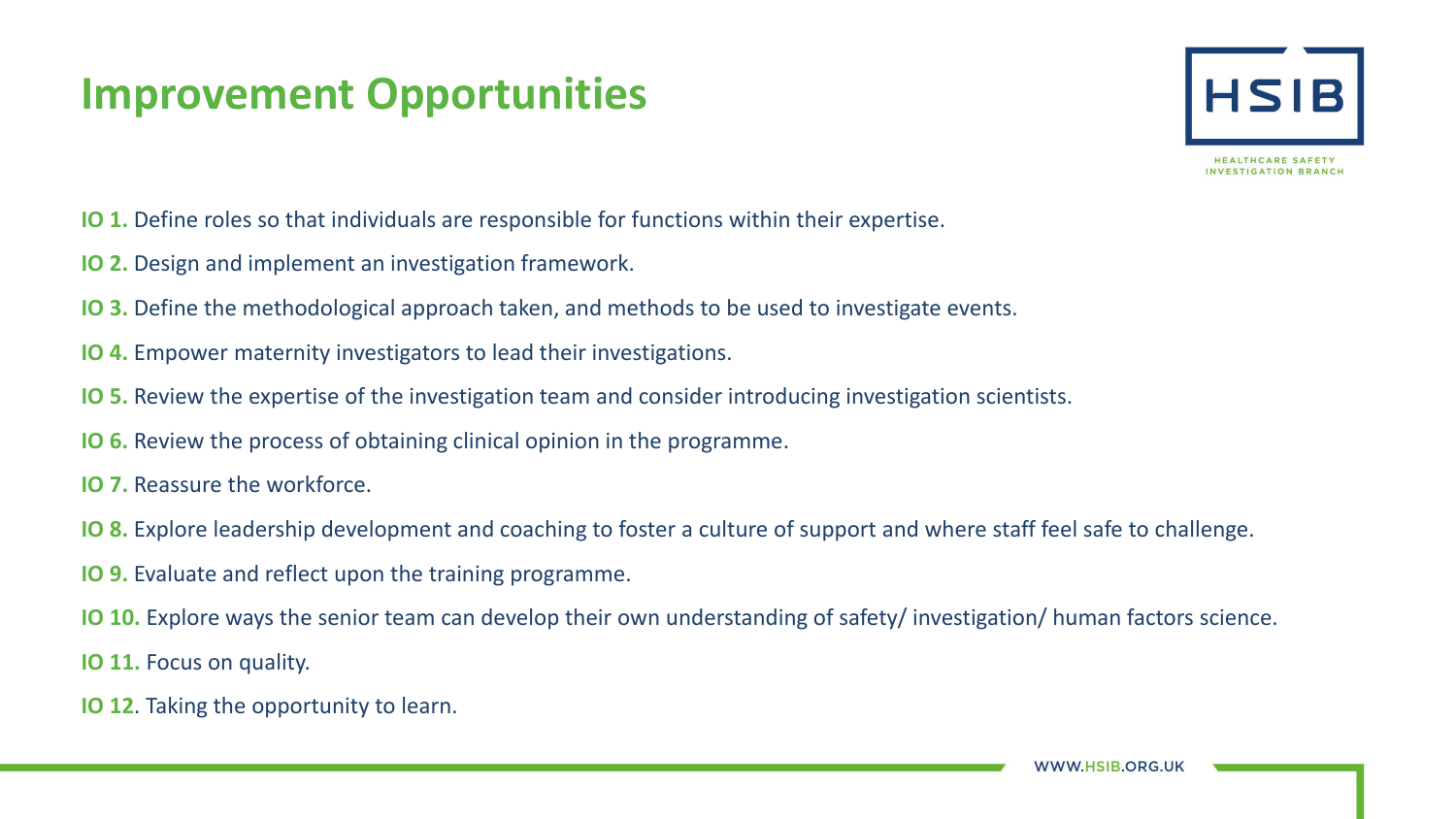## **IO 1. Define roles so that individuals are responsible for functions within their expertise.**



- The rapid growth of the programme did not allow the organisation to best plan and arrange an inclusive cross-organisational support function. The original structure separated the function and<br>day to day management of the maternity programme from the national programme. This left the maternity management team to establish all aspects of the business function.
- The management team, who initially set up the maternity investigation programme, brought significant knowledge and experience of clinical practice and healthcare systems. However, they did not have operational management, information governance, business management or investigation science experience or qualification to match the task. The rapid growth of the programme has led to those individuals filling roles they were not equipped for and there have been no actions to address gaps in skill, knowledge or responsibility.
- This has affected the integrity of the programme and left the HSIB vulnerable in terms of information governance because it lacks defined processes, deference to expertise, and<br>knowledge and appreciation of governance. Not reaching out to expertise across the corporate<br>function of the organisation is common bot teams. At a team level this was demonstrated when adopting their own systems of data storage. This practice threatens corporate function and makes HSIB vulnerable to security and information governance breaches.

**There is an opportunity to define the roles of the existing individuals/roles, and to foster support from those who have responsibility/ expertise across the branch in governance, procurement etc.**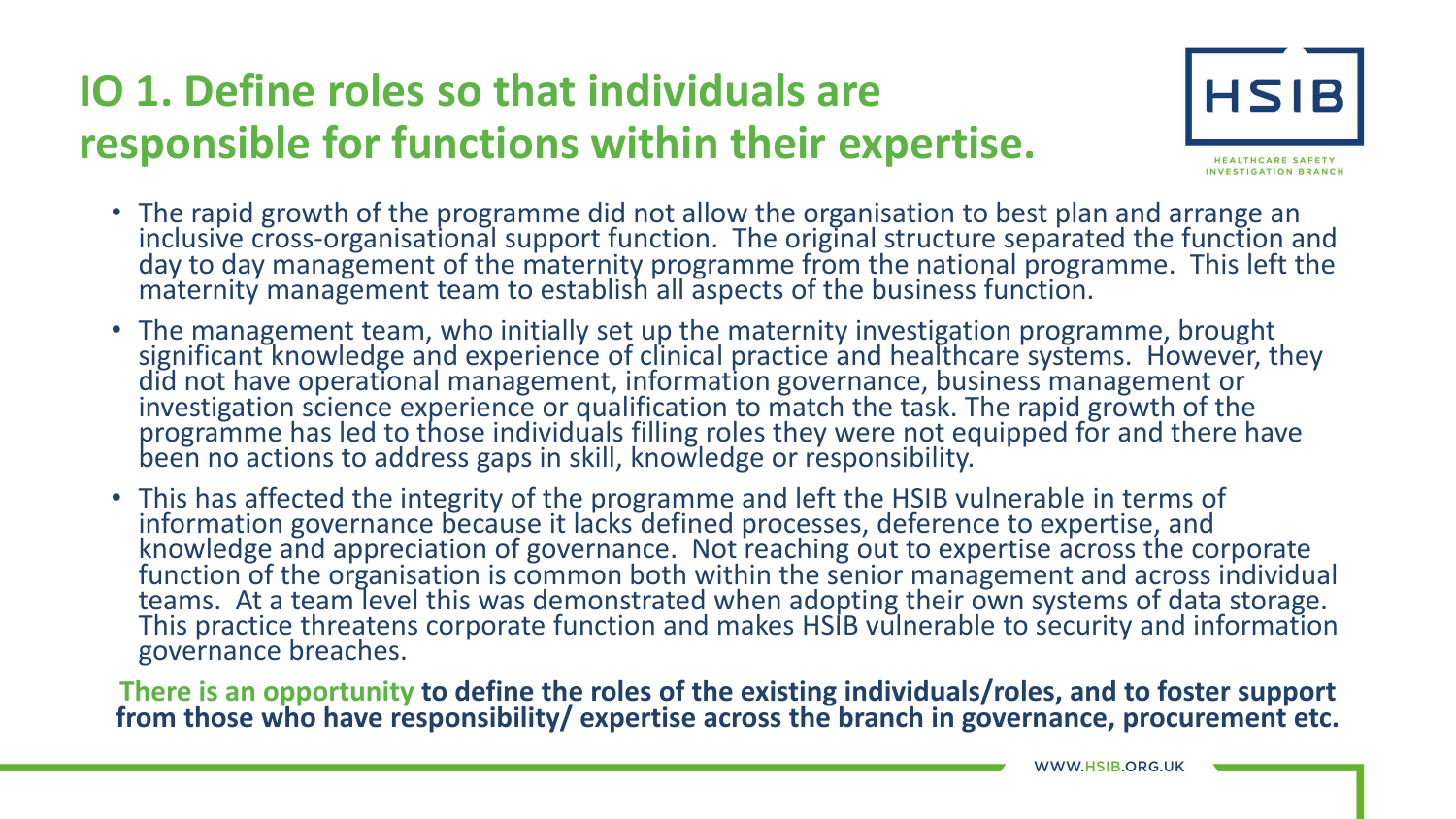### **IO 2. Design and implement an investigation framework**



- There is little evidence in either the investigation process or reports, of the appreciation of systems factors which may have contributed to events.
- The programme does not have the methodological framework to enable delivery against the directions to 'identify all contributory factors that led to the outcome'. The investigation process<br>lacks a basic methodological st investigations.
- Findings are reached by clinicians who, where possible, evaluate what was done against what national and local guidance suggests should have been done. Where there is no such guidance,<br>they review evidence, and influence and shape the recommendations, through their own clinical, and in some cases medico-legal experience. This often leads to reports which suggest<br>responsibility for outcomes lie with the clinical practice of individuals and teams and fail to responsibility for outcomes lie with the clinical practice of individuals and teams and fail to consider the systems of work which contribute to the outcome.

**There is an opportunity to develop and introduce a framework for investigation planning, evidence collection and analysis, which supports investigators to identify all the contributory factors that led to outcomes.**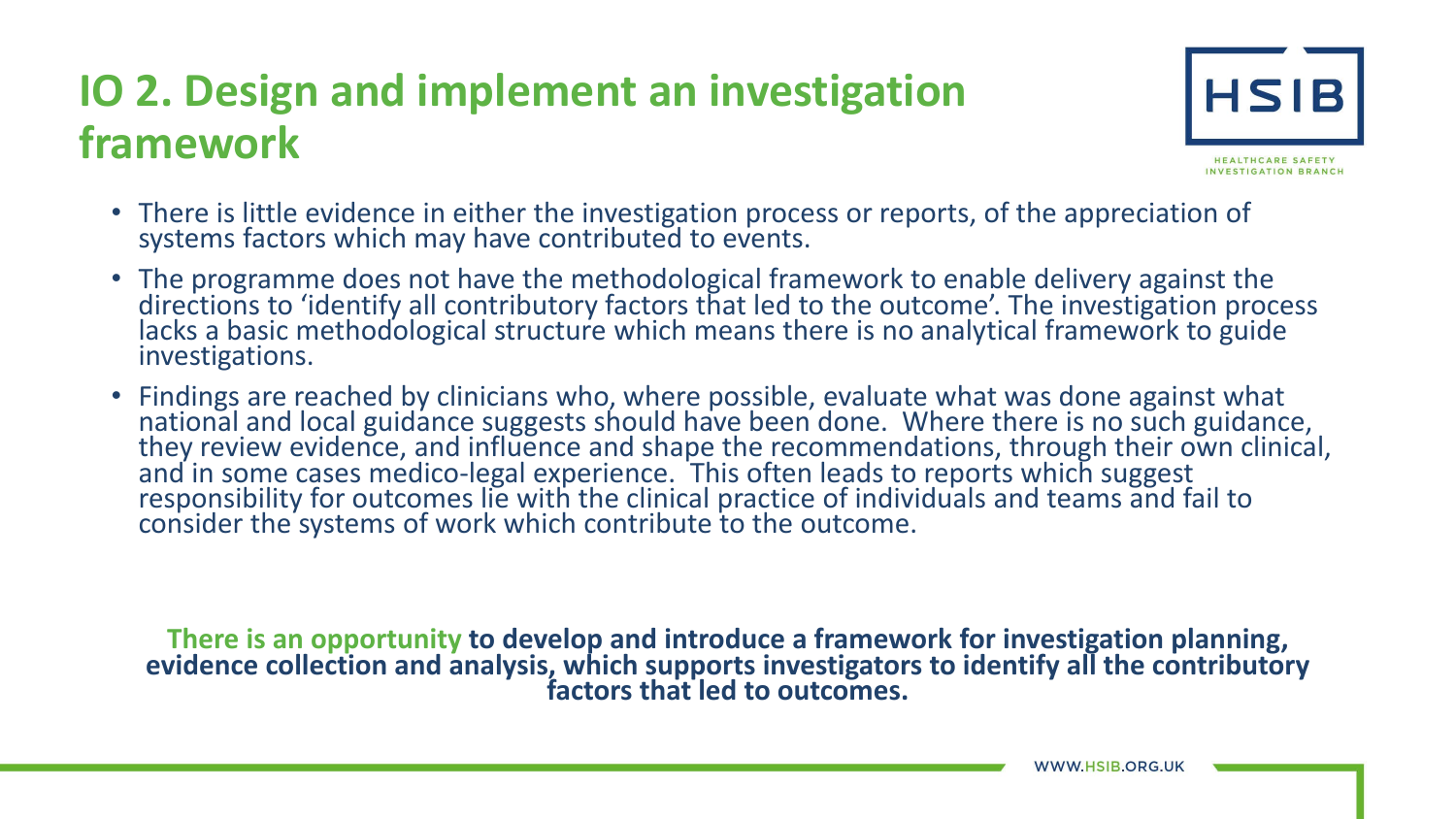## **IO 3. Define the methodological approach taken to investigate events**



- Reports demonstrate a fundamental confusion between a method and methodology.
- Reports do not clearly define the methodological approach to the investigation, which is strongly rooted in clinically reviewing the event. Rather they list the methods used to collect evidence.
- Reports suggest a human factors approach is taken, but that in itself is not a methodology.

**There is an opportunity to define the methodology and distinguish between methods and methodological approaches (this links to IO 2)**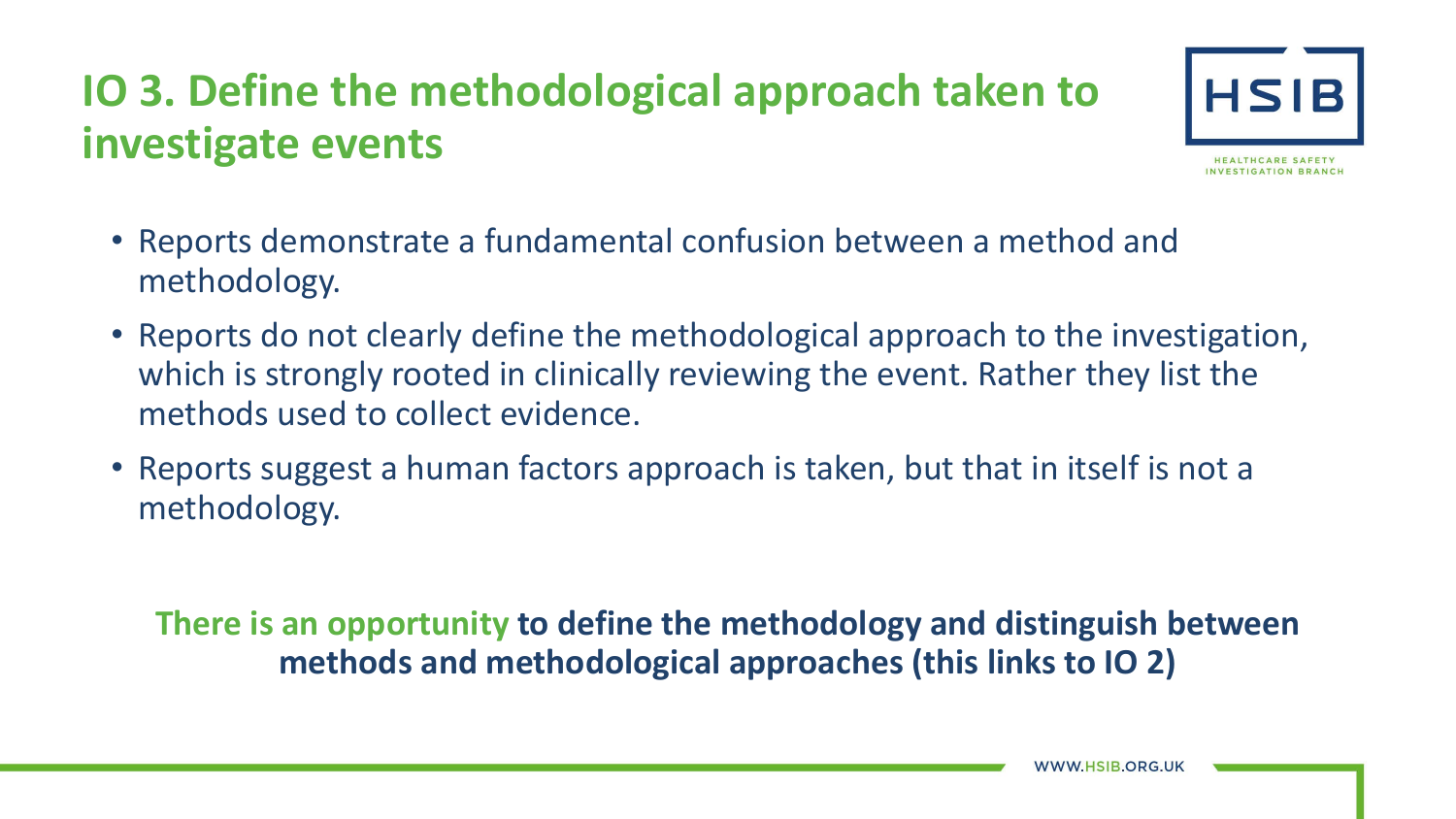### **IO 4. Empower the maternity investigators to lead investigations**



- There is a strong hierarchical system influenced by the culture of front-line maternity services. This takes investigation decision making and planning out of the control of the investigator and places it with the clinical advisors (internal and external).
- This also results in investigations heavily weighted toward clinical opinions as oppose to analysis based on safety science.

**There is an opportunity to empower investigators and, in doing so, balance specialist opinion on clinical treatment, decisions and actions with understanding of the systems of work which drive them.**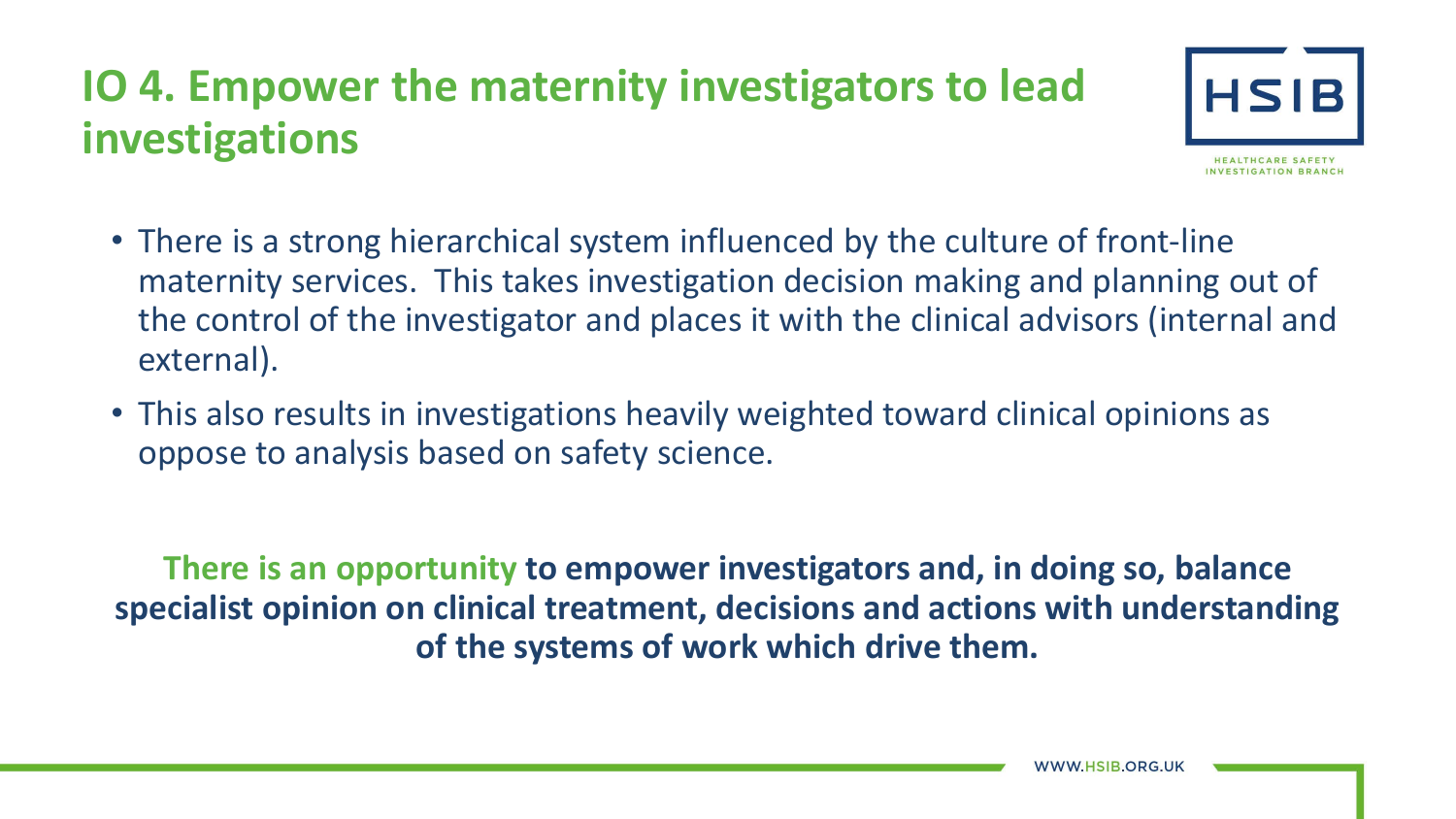### **IO 5. Review the expertise of the investigation team to consider introducing investigation scientists**



- There are two safety/ investigation science subject matter advisors who are occasionally invited to contribute; although that is generally on an informal basis or through the monthly HF clinic.
- The investigators report not having enough knowledge or confidence to apply human factors to their investigations. When investigators do attempt to analyse events using 'human factors', the trained safety/ investigation scientist can ably recognise the novice understanding. This is largely because the safety/ investigation/ human factors knowledge is confused and focussed upon the behaviour science elements and excludes systems' understanding.
- The HSIB maternity investigations can never be anything other than good quality clinical reviews without the involvement of safety/ investigation/ human factors scientists. To be an investigation which is capable of identifying all contributory factors there must be significant input from experienced safety/ investigation/ human factors scientists.

#### **There is an opportunity to review the expertise to include safety/ investigation/ human factors scientists.**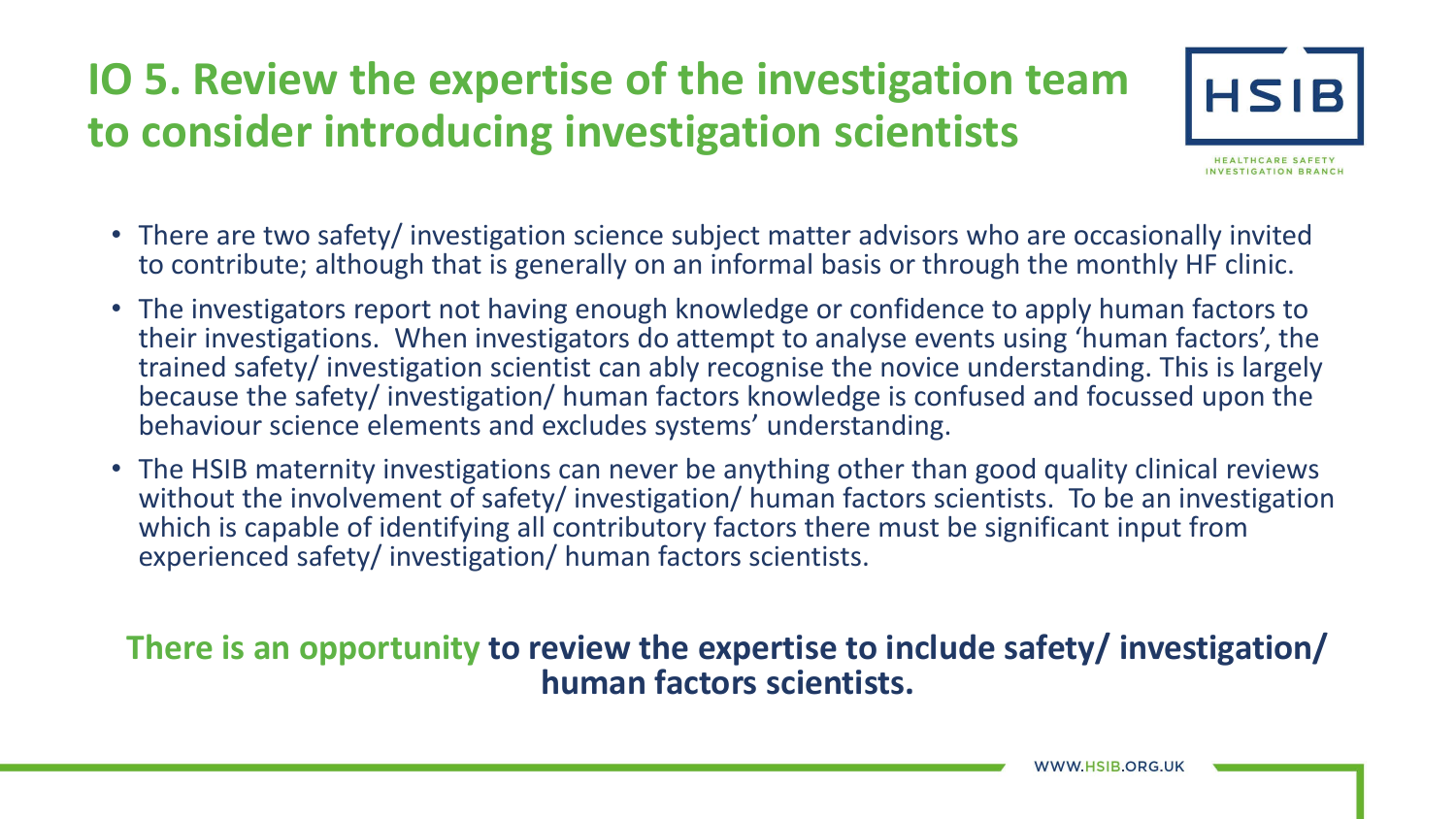## **IO 6. Review the process for obtaining clinical opinion**



- Each investigation usually goes through 3-5 panel meetings with clinical advisors to plan the direction of the<br>investigation, identify findings and write and approve recommendations. Each meeting is allocated a specific amount of time, usually between 20 minutes to 2 hours.
- It is possible that different advisors will attend each meeting. Investigators report that this adds confusion and diminishes cohesion of the report and the quality of the investigation. Investigators have narrow windows of opportunity to gain opinion, direction, and approval to progress, from clinical advisors which adds significant delay to the investigation process. At the time of writing, investigators are waiting 6 weeks to take an investigation to a SMART 1 meeting.
- There is an imbalance between gaining specialist opinion about clinical treatment and decision making, with understanding the systems of work that drive clinical decisions and practice.
- Investigators and some SMAs report that a number of SMAs are unprepared for meetings and contribute little or rely upon personal anecdotal evidence to compensate for a lack of preparation or information.
- 1 in 4 SMART and panel meetings are cancelled at the last minute, or the cancellation is not communicated, meaning the SMA gets paid for not attending a meeting. This cost the HSIB is estimated to be Approx. £80k/Annum.

# **There is an opportunity to review the system of obtaining clinical opinion to improve on efficiency, quality and cost.**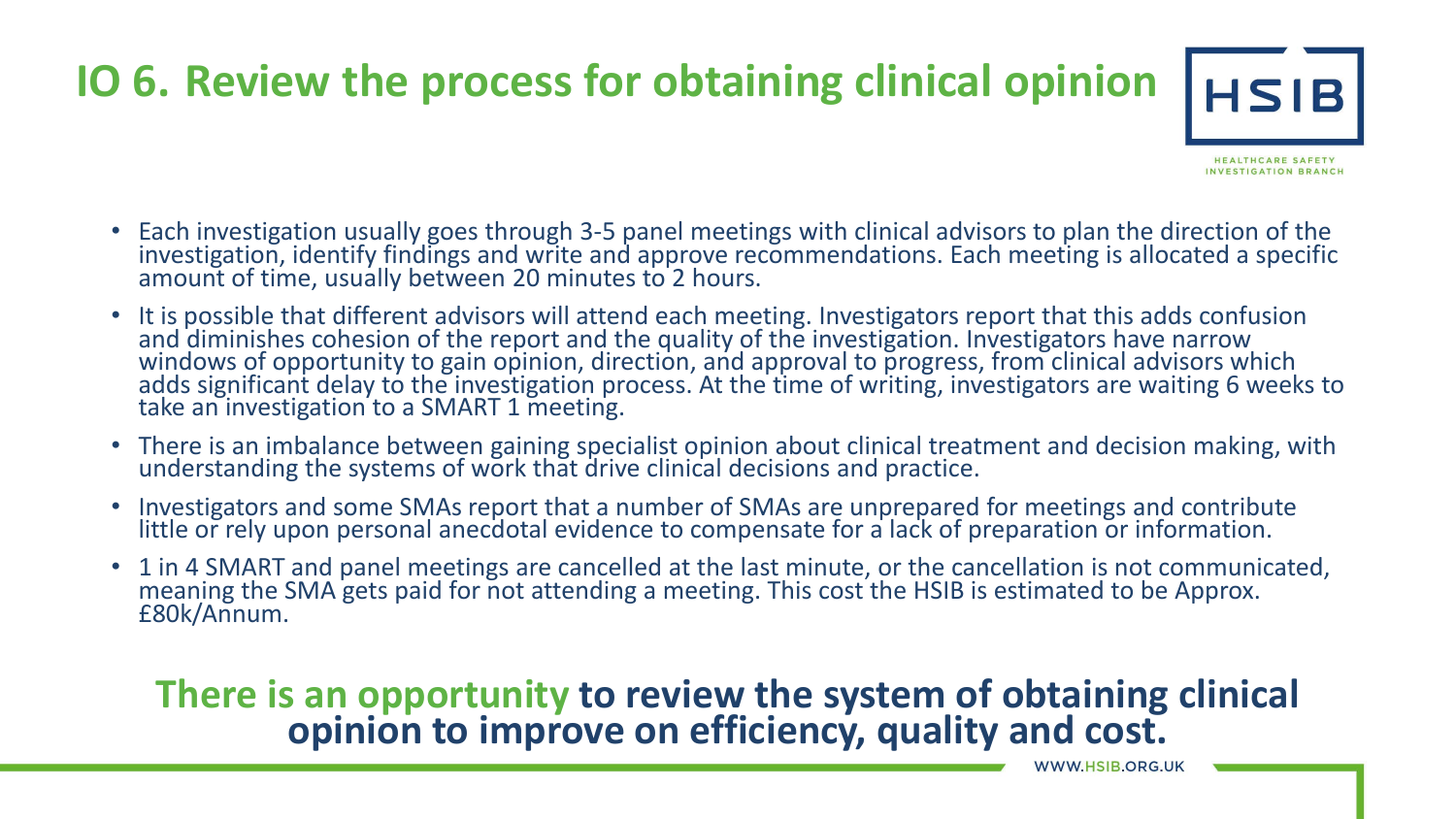#### **IO 7. Reassure the workforce**



- Investigators feel insecure in their jobs and a significant number report they are considering or actively looking to leave HSIB because they feel their job is not secure.
- This is something which has intensified over the period of the evaluation largely because of the pressure to reduce the backlog of reports.

#### *[Redacted]*

**There is an opportunity to improve the wellbeing of the workforce and retention by offering reassurance about the methods being taken to reduce the backlog of reports.**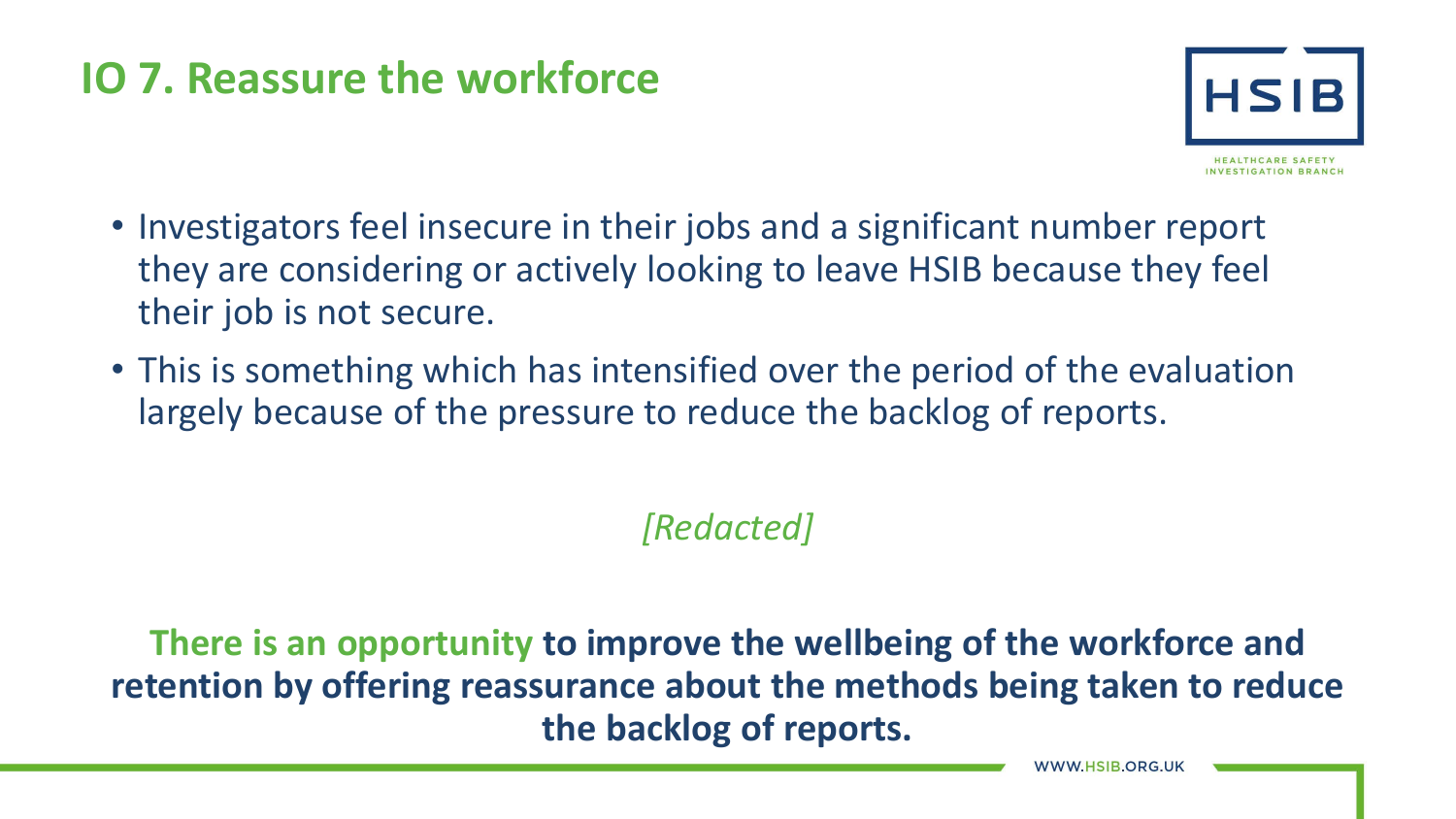**IO 8. Explore leadership development and coaching to foster a culture of support where staff feel safe to challenge.** 



INVESTIGATION BRANCH

• [Redacted]

• [Redacted]

#### **There is an opportunity for improving the culture within the programme and the retention of the workforce. Exploring leadership coaching.**

**WWW.HSIB.ORG.UK**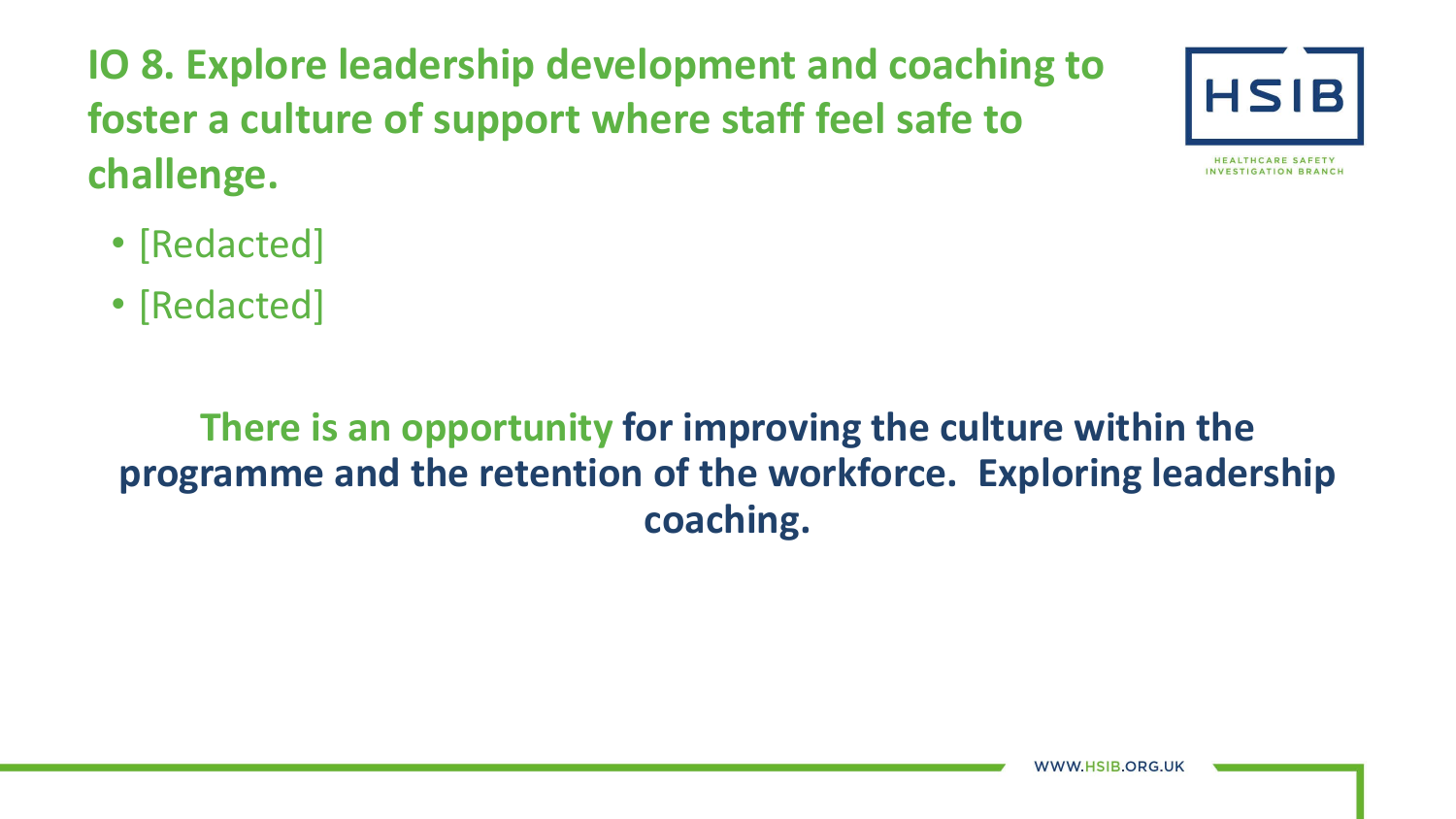#### **IO 9. Evaluate and reflect upon the training programme**



- General feedback was positive in relation to initial training particularly Cranfield based. Some felt that a stronger Healthcare focus would of prepared them better to perform their roles. The week in Bristol, at points, conflicted with the principles they had learned around investigation science whilst at Cranfield.
- There are gaps in the training particularly around general induction, information governance, data storage systems, accessing technology, practical application of safety science theory, evidence collection, analysis and report writing.
- Subject matter advisors in particular reported a gap in basic induction to HSIB, but praised the uniqueness of the crash site training at Cranfield. They reflected that it may not have helped prepare them for the job.
- As the training has evolved to take account of the fast pace of the developing programme, early cohorts of investigators have not been updated so there are inconsistencies across the workforce. Investigators from early cohorts have expressed concern that they may have been disadvantaged and even prejudiced because they have not had their training updated.

## **There is an opportunity to reflect and improve the training for new staff and update it for existing staff.**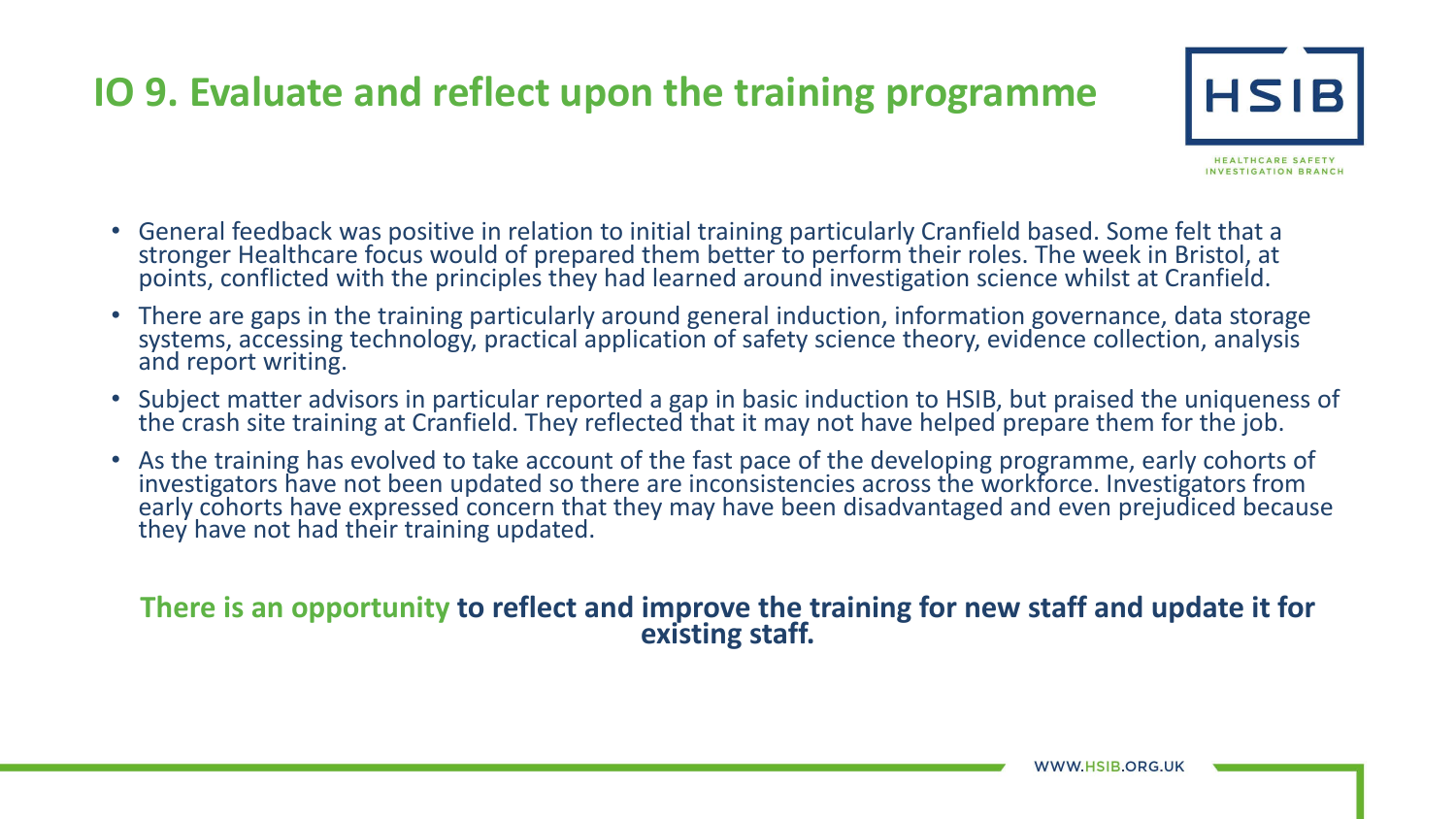**IO 10. Explore ways the senior team can take time to develop their own understanding of safety/ investigation/ human factors science so they can model their curiosity** 



- The workforce will follow the example of the senior team.
- To enable them to set an example of engaging with and showing an inquisitive investigatory approach to contributory factors, they will need time to engage in learning and set the standard of learning across their team.

**There is an opportunity for the senior team to explore ways they could upskill to improve their own and the programme knowledge and approach to investigating safety incidents in maternity services.**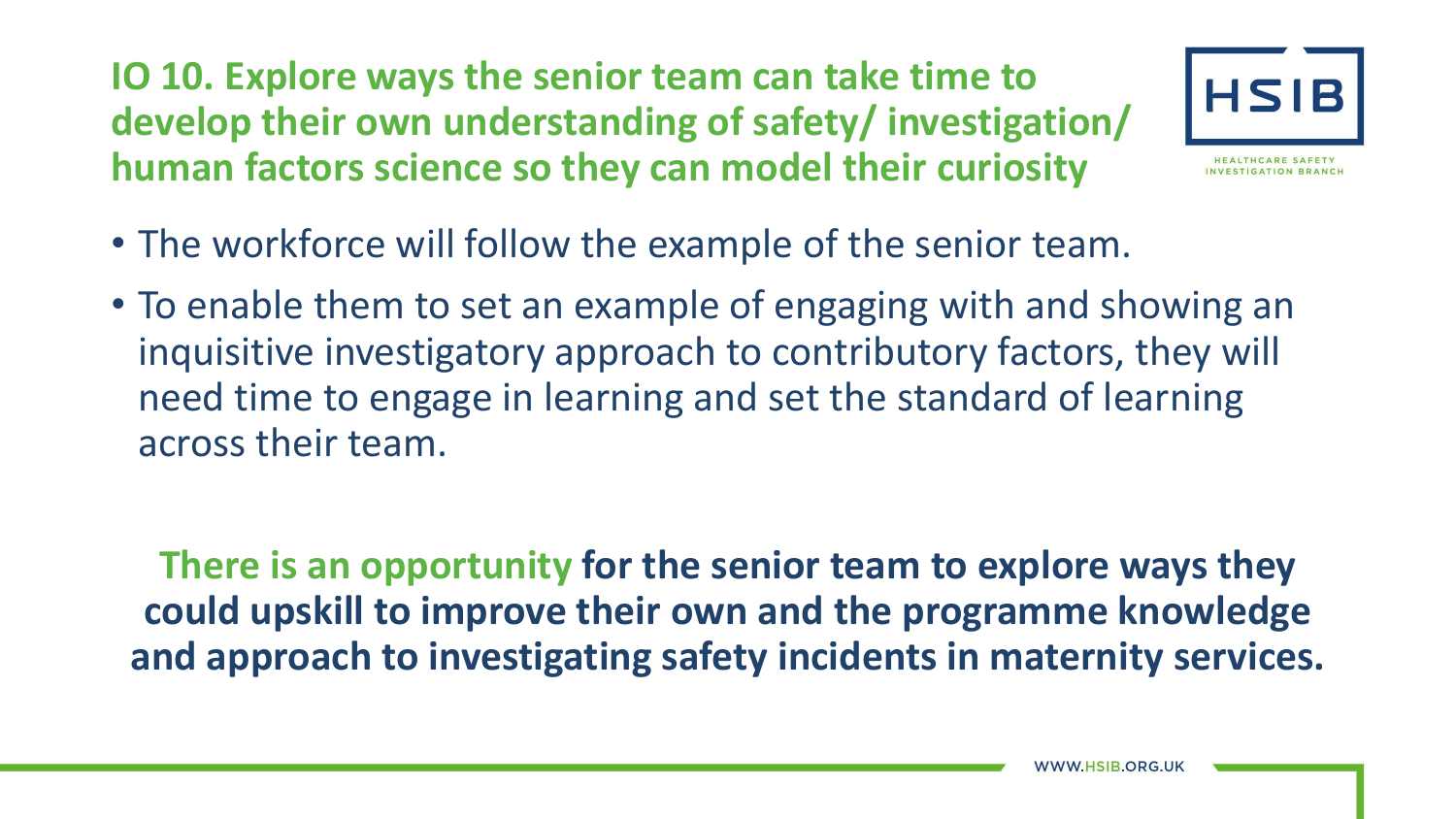#### **IO 11. Focus on quality**



- Quality was explored recurrently through the evaluation with questions around quality of reports, analysis and recommendations.
- There is a need to balance quality with efficiency, with early learning shared with trusts to help bring about changes.
- There is no defined standard of *'[Redacted]'* resulting in poorly written reports and recommendations that might not offer more than a standard, local, serious incident investigation. *'[Redacted]'*
- Quality should include listening and responding appropriately to Trust challenges to findings and factual accuracy.

**There is an opportunity for the maternity programme to define standards for quality throughout their investigations, including report writing, report content and recommendation writing.**